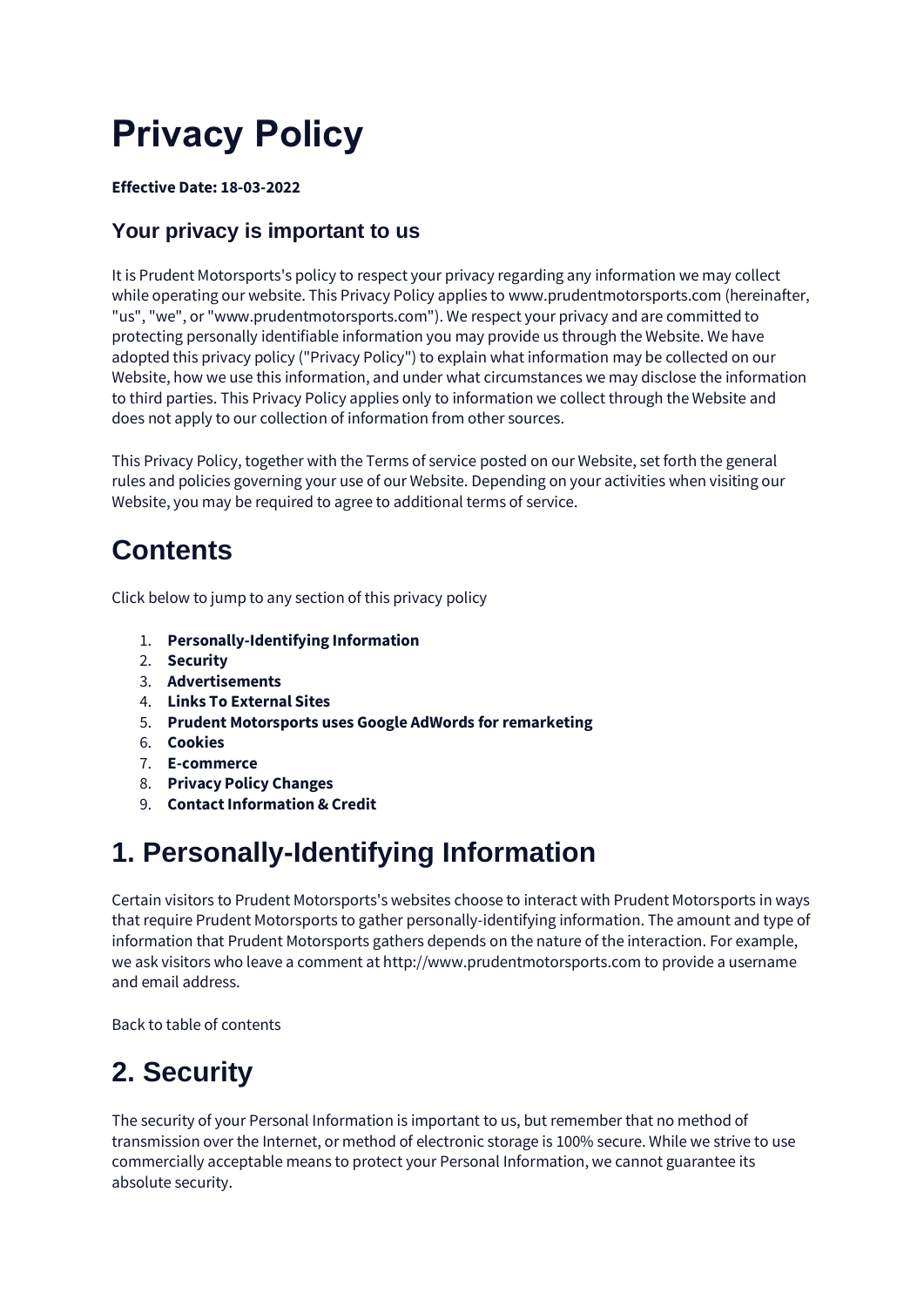[Back to table of contents](https://privacyterms.io/app/?preview=p6bCG5AC-14Qlj3Ph-sOh3Za#tableofcontents)

#### **3. Advertisements**

Ads appearing on our website may be delivered to users by advertising partners, who may set cookies. These cookies allow the ad server to recognize your computer each time they send you an online advertisement to compile information about you or others who use your computer. This information allows ad networks to, among other things, deliver targeted advertisements that they believe will be of most interest to you. This Privacy Policy covers the use of cookies by Prudent Motorsports and does not cover the use of cookies by any advertisers.

[Back to table of contents](https://privacyterms.io/app/?preview=p6bCG5AC-14Qlj3Ph-sOh3Za#tableofcontents)

#### **4. Links To External Sites**

Our Service may contain links to external sites that are not operated by us. If you click on a third party link, you will be directed to that third party's site. We strongly advise you to review the Privacy Policy and terms of service of every site you visit.

We have no control over, and assume no responsibility for the content, privacy policies or practices of any third party sites, products or services.

Back [to table of contents](https://privacyterms.io/app/?preview=p6bCG5AC-14Qlj3Ph-sOh3Za#tableofcontents)

#### **5. Prudent Motorsports uses Google AdWords for remarketing**

Prudent Motorsports uses the remarketing services to advertise on third party websites (including Google) to previous visitors to our site. It could mean that we advertise to previous visitors who haven't completed a task on our site, for example using the contact form to make an enquiry. This could be in the form of an advertisement on the Google search results page, or a site in the Google Display Network. Third-party vendors, including Google, use cookies to serve ads based on someone's past visits. Of course, any data collected will be used in accordance with our own privacy policy and Google's privacy policy.

You can set preferences for how Google advertises to you using the Google Ad Preferences page, and if you want to you can opt out of interest-based advertising entirely by cookie settings or permanently using a browser plugin.

[Back to table of contents](https://privacyterms.io/app/?preview=p6bCG5AC-14Qlj3Ph-sOh3Za#tableofcontents)

#### **6. Cookies**

To enrich and perfect your online experience, Prudent Motorsports uses "Cookies", similar technologies and services provided by others to display personalized content, appropriate advertising and store your preferences on your computer.

A cookie is a string of information that a website stores on a visitor's computer, and that the visitor's browser provides to the website each time the visitor returns. Prudent Motorsports uses cookies to